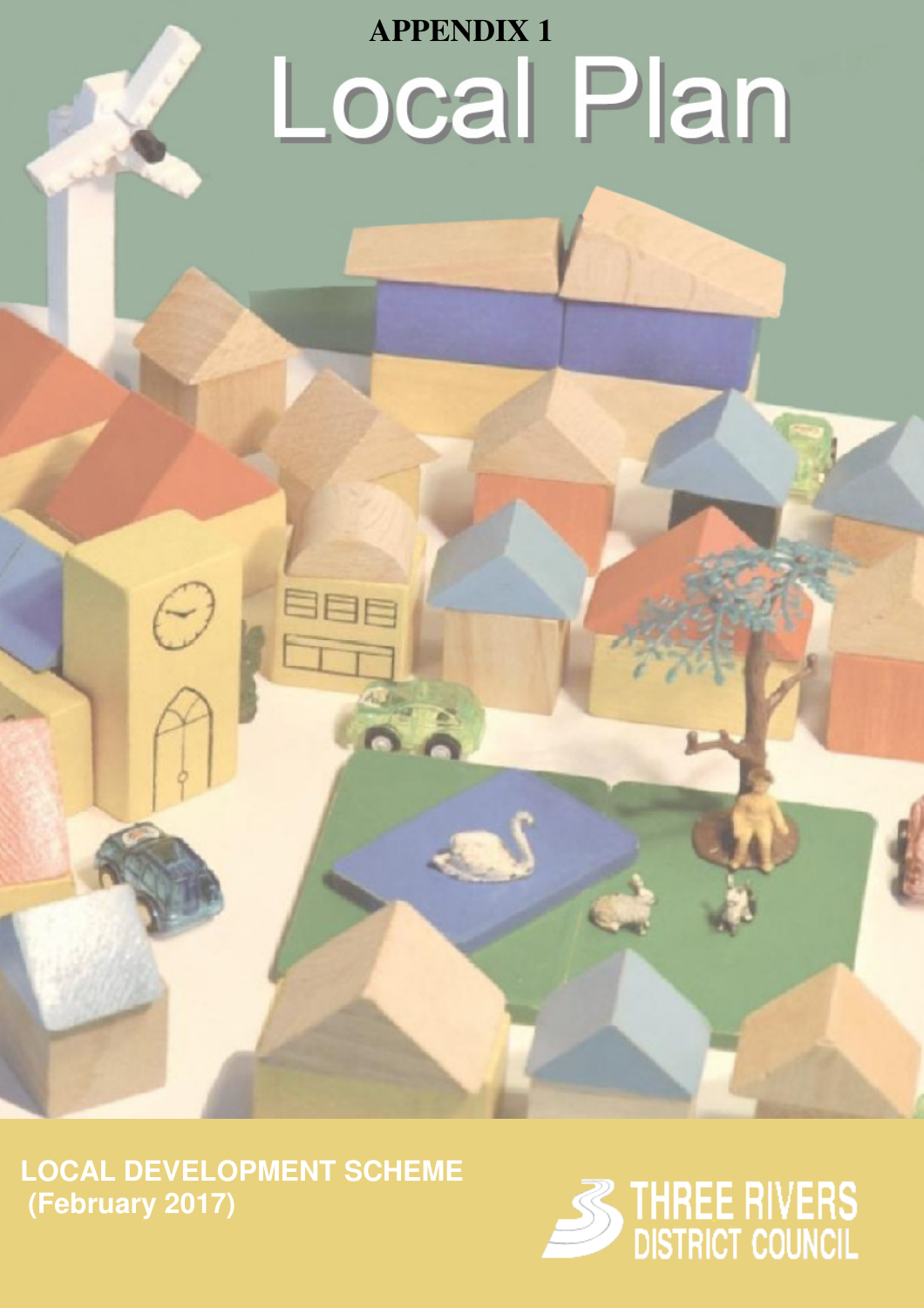### The Local Development Scheme for Three Rivers District

#### 1. Introduction

The Planning and Compulsory Purchase Act 2004 (as amended by the Localism Act 2011) introduced the requirement for local planning authorities, such as Three Rivers District Council, to prepare and maintain a Local Development Scheme (LDS).

The LDS is a project plan that sets out the timetable for the production of new or revised Development Plan Documents which will form the Council's Local Plan. This LDS, which supersedes previous versions, sets out a planning work programme for the Council over a three year period to 2020. It will be regularly reviewed to keep it up to date.

#### What are the current adopted Development Plan Documents for Three Rivers?

The current Local Plan for Three Rivers consists of the following Development Plan Documents:

- the Core Strategy (adopted October 2011)
- the Development Management Policies LDD (adopted July 2013) and
- the Site Allocations LDD (adopted November 2014)

The Minerals and Waste Development Plan Documents are the responsibility of Hertfordshire County Council. The Hertfordshire Minerals Local Plan was adopted in 2007, the Waste Core Strategy and Development Management Policies was adopted in 2012 and Waste Site Allocations DPD was adopted in July 2014.

#### What new Development Plan Documents are to be reviewed/prepared?

The plan making process is ongoing and the preparatory work on a revised Local Plan began in early 2015 with the commissioning of two main evidence base studies, the Strategic Housing Market Area Assessment and the Functional Economic Market Area Assessment. These studies were published in February 2016.

Further information and the provisional 'milestones' for the production of the review of Local Plan (which will be a single document) that need to be achieved in order to be progressed towards adoption are set out in Appendix 1.

#### Preparation of Local Development Documents on a Joint Basis

Three Rivers is influenced by and relates to its immediate surroundings for the whole range of spatial planning, social, economic, transport and environmental issues. In particular, there are relationships with South and West Hertfordshire and the adjacent districts of Dacorum, Hertsmere, St Albans and Watford, as well as with Hertfordshire County Council. There are also links and similarities with the adjacent Buckinghamshire districts of Chiltern and South Bucks. Finally, links are significant with London, not only with the adjacent Unitary Authorities of Harrow and Hillingdon but also with Central London because of the strong economic and transport ties.

The Council will continue to work with its neighbours on issues of common and cross-boundary interest and will consider the need for joint development documents as appropriate although at this stage no joint LDDs are envisaged.